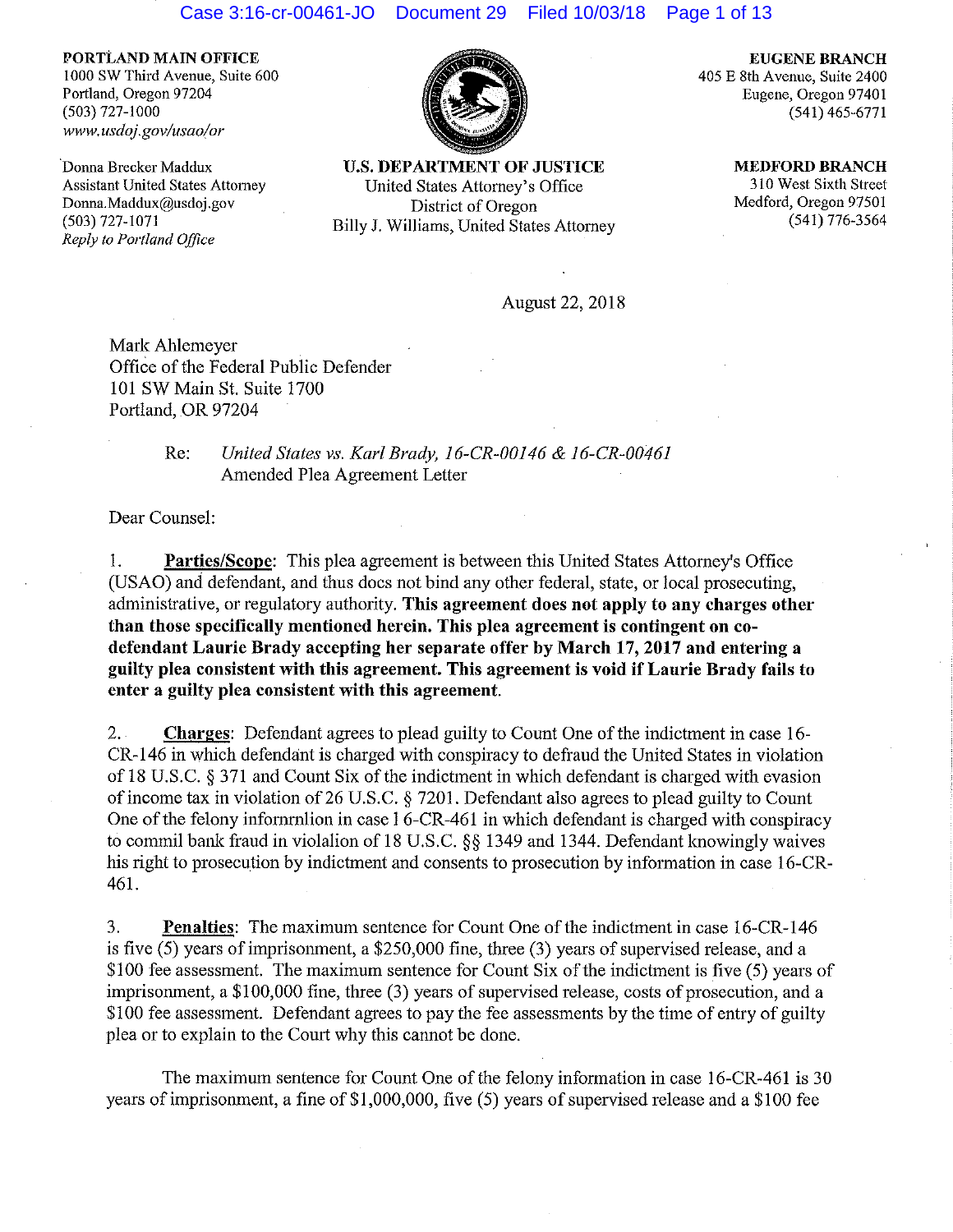Mark Ahlemeyer Page 2 August 22,.2018

assessment. Defendant agrees to pay the fee assessments by the time of entry of guilty plea or to explain to the Court why this cannot be done.

4. **Dismissal/No Prosecution:·** The USAO will move at the time of sentencing to dismiss the additional counts of the indictment. The USAO further agrees not to bring additional charges against defendant or his wife Laurie Brady in the District of Oregon arising out of this investigation and known to the USAO at the time of this agreement.

5. **Sentencing Factors:** The parties agree that the Court must first determine the applicable advisory guideline range, then determine a reasonable sentence considering that range and the factors listed in 18 U.S.C. § 3553(a). Where the parties agree that sentencing factors apply, such agreement constitutes sufficient proof to satisfy the applicable evidentiary standard.

### 6. **Elements:**

## **a. Indictment in case 16-CR-146**

In order for defendant to be found guilty of **Count One, conspiracy to defraud the United States,** in violation of 18 U.S.C. § 371 the government must prove the following elements beyond a reasonable doubt: 1) the defendant and at least one other person agreed to defraud the United States by impeding the IRS in the ascertainment, computation, and collection of federal individual income taxes, 2) the defendant was a party to that agreement, 3) the defendant joined the agreement knowing of its objective to defraud the United States and intending to join together with at least one other conspirator to achieve that objective, 4) during the existence of the agreement, the defendant performed an overt act in furtherance of the objective of the agreement, and 5) venue lies within the District of Oregon.

In order for defendant to be found guilty of **Count Six, tax evasion for tax year 2013,** in violation of26 U.S.C. § 7201, the government must prove the following elements beyond a reasonable doubt: 1) during calendar year 2013 defendant had income tax due and owing, 2) the defendant performed an affirmative act constituting an attempt to evade or defeat a tax or the payment thereof, and 3) defendant acted willfully.

## **b. Information in case 16-CR-461**

In order for defendant to be found guilty of **Count 1, Conspiracy to Commit Bank Fraud,** in violation of 18 U.S.C. § 1349, the government must prove the following elements beyond a reasonable doubt: (1) an agreement between defendant and at least one other person to commit bank fraud; (2) the defendant became a member of the conspiracy knowing at least one of its objects and intending to help accomplish it; and (3) some part of the conspiracy took place within the District of Oregon.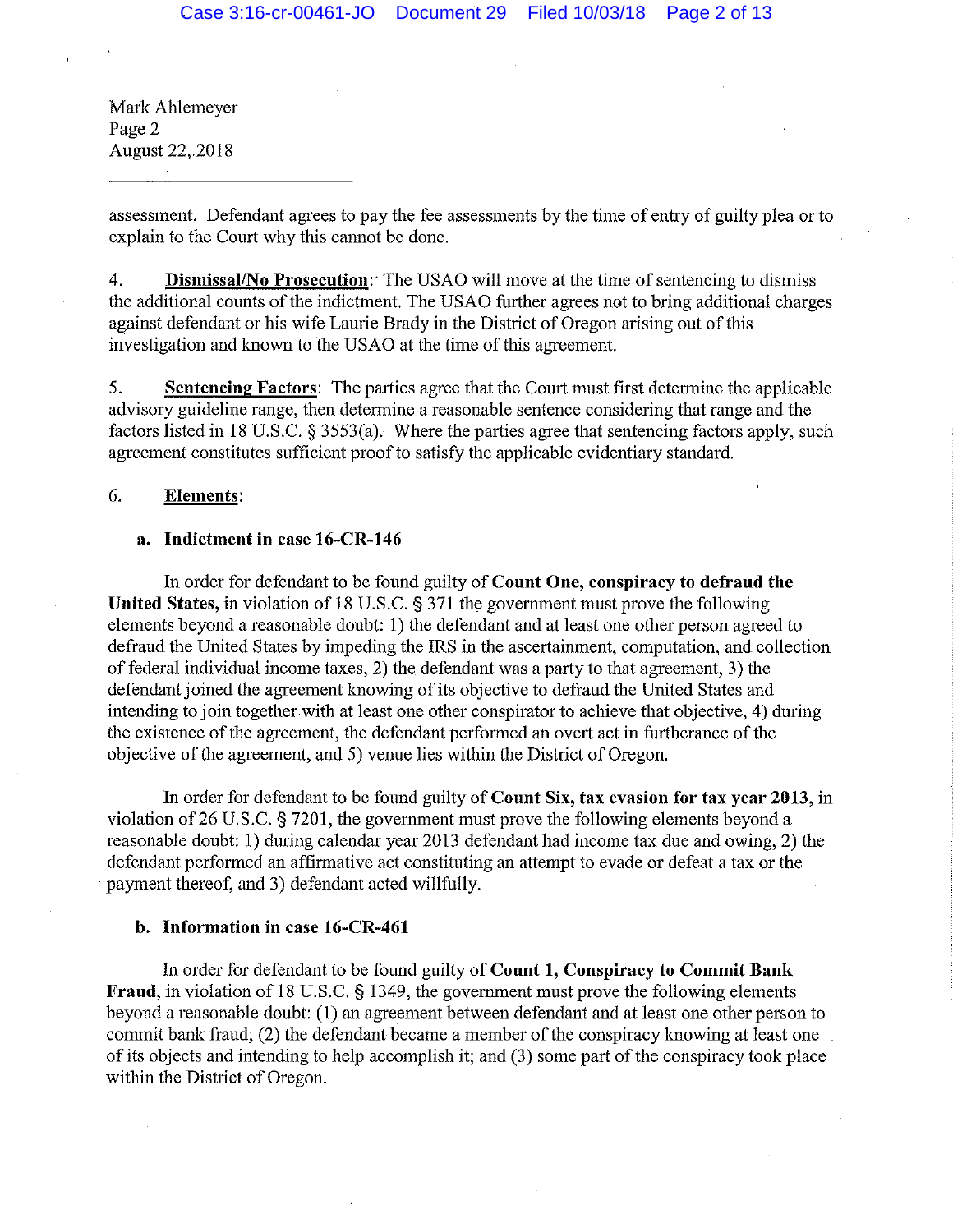Mark Ahlemeyer Page 3 August 22, 2018

## 7. **Admissions:** See associated *Statement of Facts* in cases 16-cr-146 and 16-cr-461.

## 8. **Relevant Conduct:**

### **a. Indictment in case 16-CR-146**

The parties agree that the tax loss caused by defendant's illegal conduct for tax years 2008 - 2015, including relevant conduct pursuant to U.S.S.G. §§ lBl.3 and 2Tl. l, is **\$1,416,992**  as follows:

| <b>Tax Year</b> | Tax Due and Owing |
|-----------------|-------------------|
| 2008            | \$53,323.00       |
| 2009            | \$156,549.00      |
| 2010            | \$165,554.00      |
| 2011            | \$209,965.00      |
| 2012            | \$246,849.00      |
| 2013            | \$249,718.00      |
| 2014            | \$193,271.00      |
| 2015            | \$144,763.00      |
| <b>Total</b>    | \$1,416,992.00    |

The parties agree that pursuant to U.S.S.G.  $\S$ § 1B1.3, 2T1.1, and 2T4.1(H) the base offense level is twenty (20) because the loss exceeds \$550,000 but is less than \$1,500,000. Pursuant to USSG §2Tl.l(b)(2), a two-level increase applies because the offense involved sophisticated means. Karl and Laurie Brady used sophisticated means by establishing nominee entities (Fiduciary Management Group, LLC, Progeny Services, and Progeny Foundation) to funnel income from Northwest Behavioral Healthcare Services in order to avoid the assessment and payment of taxes. Karl Brady and his business partners directed their bookkeeper to issue checks to the nominee companies and to make false business ledger entries in order to conceal the diverted income. The government believes that this results in an offense level of **twenty-two (22).** 

### **b. Information in case 16-CR-461**

The parties agree that under U.S.S.G.  $\S 2B1.1(a)(1)(B)$ , the base offense level is seven (7), and that the offense level should be increased by eight (8) under U.S.S.G. §  $2B1.1(b)(1)(E)$  because the loss exceeds \$95,000 but is less than \$150,000. The government believes that this results in an offense level of **fifteen (15).**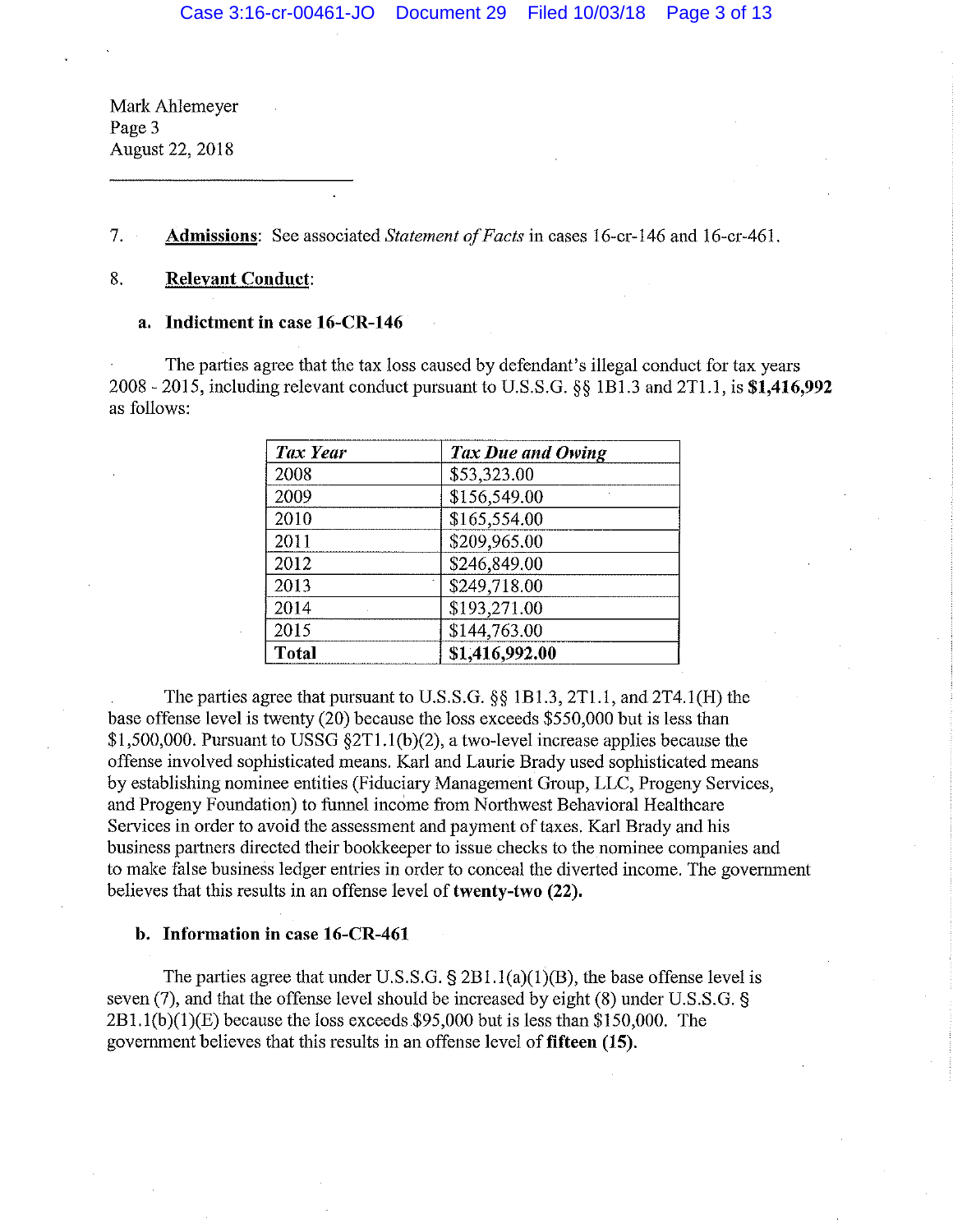Mark Ahlemeyer Page 4 August 22, 2018

The defendant's criminal history category will be determined after the preparation of a Pre-Sentence Report. The parties make no agreements about the defendant's criminal history category.

## 9. **Forfeiture Terms: Information in case 16-CR-461**

A. **Assets and Authority:** By signing this agreement, defendant lmowingly and voluntarily forfeits all right, title, and interest in and to all assets which are subject to forfeiture pursuant to 18 U.S.C. § 982, including:

- (1) \$367,261.38 U.S. currency seized from Bank of America account ending inXXX2015;
- (2) \$2,188.77 U.S. currency seized from Banlc of America account ending in XXX4415;
- (3) Real Property commonly referred to as 24170 S. Brockway Road, Oregon City, Oregon, and more particularly described as:

Part of Section 2, Township 4 South, Range 2 East, of the Willamette Meridian, in the County of Clackamas and State of Oregon, described as follows:

BEGINNING at a point South 0 degree 19' 50" West 1306.14 feet from the Northeast comer of the Northwest one-quarter of the Northwest onequarter of said Section 2, said point of beginning also being marked by an iron rod; thence South 89 degrees 00' 10" East 1976.40 feet to a pipe; thence North 0 degree 22' East 667.89 feet to a 5/8 inch x 30 inch iron rod; thence North 89 degrees OO'lO"West 1976.80 feet to a point, North 0 degree 19' 50" East from the point of beginning; thence South 0 degree 19' 50" West 667.89 feet to the point of beginning (Tax ID: 01022547)

which defendant admits constitute the proceeds of, or were derived from proceeds obtained directly or indirectly as a result of, defendant's criminal activity; in violation of 18 U.S.C. §§ 1349 and 1344, as set forth in Count 1 of the felony information.

B. **Agreement to Civil Forfeiture:** Defendant agrees not to file a claim or withdraw any claim already filed to any of the seized property in any civil proceeding, administrative or judicial, which has been, or may be initiated. This includes the administrative forfeiture process completed by the Internal Revenue Service as to the 2008 GMC Sierra 1500 Denali, VIN XXX18933 and the 2012 Jeep Wrangler Sahara, VIN XXX52518. Defendant further waives the right to notice of any forfeiture proceeding involving property seized in this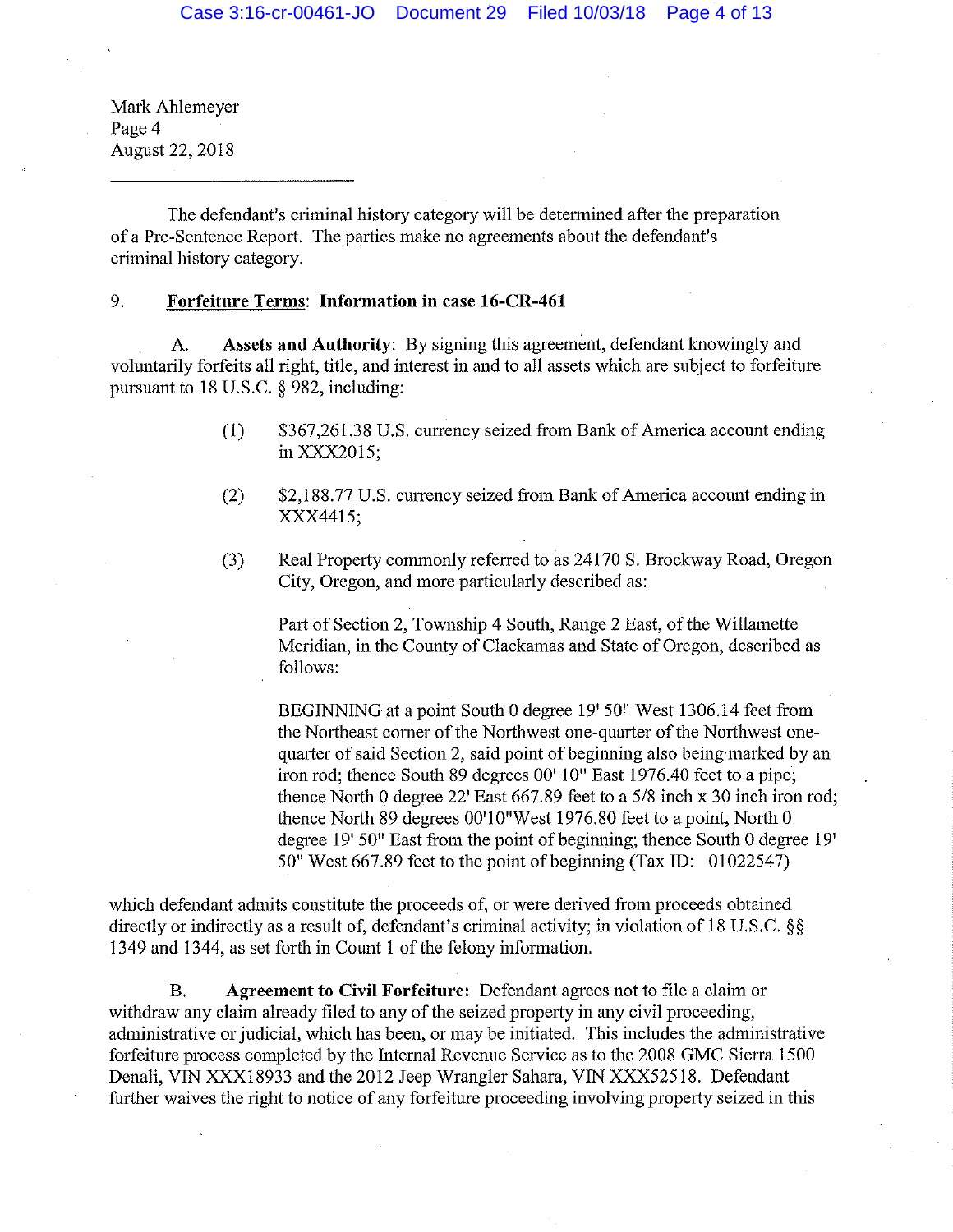Mark Ahlemeyer Page 5 August 22, 2018

case, and agrees not to assist others in filing a claim in any forfeiture or remission proceeding. Defendant waives the right to file a petition for remission.

C. No Alteration or Satisfaction: Defendant knowingly and voluntarily waives the right to a jury trial on the forfeiture of assets. Defendant knowingly and voluntarily waives all constitutional, legal and equitable defenses to the forfeiture of these assets, including any claim or defense under the Eighth Amendment to the United States Constitution, and any rights under Rule 32.2 of the Federal Rules of Criminal Procedure. Defendant further agrees forfeiture of defendants' assets shall not be treated as satisfaction of any fine, restitution, cost of imprisonment, or any other penalty this Court may impose upon defendant in addition to forfeiture.

D. **Forfeiture Assistance:** Defendant agrees to fully assist the USAO in the forfeiture of the \$367,261.38 U.S. currency, the \$2,188.77 U.S. currency and the Real Property commonly referred to as 24170 S. Brockway Road, Oregon City, Oregon, and agrees to take all steps necessary to pass clear title to the United States, including but not limited to surrender of title and execution of any documents necessary to transfer defendant's interest in any of the above property to the United States, and assist in bringing any assets located outside the United States within the jurisdiction of the United States, and taking whatever steps are necessary to ensure that assets subject to forfeiture are not sold, disbursed, wasted, hidden, or otherwise made unavailable for forfeiture.

Defendant further agrees to fully assist the USAO and testify truthfully in any ancillary forfeiture hearing, which may arise in the case of a third party petition being filed. Specifically, defendant agrees to testify truthfully regarding any claims of ownership made by Glen Stoll as to the \$367,261.38 U.S. currency, the \$2,188.77 U.S. currency seized from the defendant and codefendant in this case and the Real Property commonly referred to as 24170 S. Brockway Road, Oregon City, Oregon.

E. **Final Order of Forfeiture:** Defendant agrees not to contest entry of a Final Order of Forfeiture reflecting these forfeiture terms at the conclusion of the criminal case.

10. **Restitution:** Defendant agrees fully to disclose all assets in which defendant has any interest or over which defendant exercises control, directly or indirectly, including those held by a spouse, nominee, or third party. Defendant agrees to truthfully complete the Financial Disclosure Statement provided herein by the earlier of fourteen days from defendant's signature on this plea agreement or the date of defendant's entry of a guilty plea, sign it under penalty of perjury, and provide it to both the USAO and the United States Probation Office. Defendant agrees to provide updates with any material changes in circumstances, as described in 18 U.S.C. § 3664(k), within seven days of the event giving rise to the changed circumstances.

Defendant expressly authorizes the USAO to obtain a credit report on defendant. Defendant agrees to provide waivers, consents, or releases requested by the USAO to access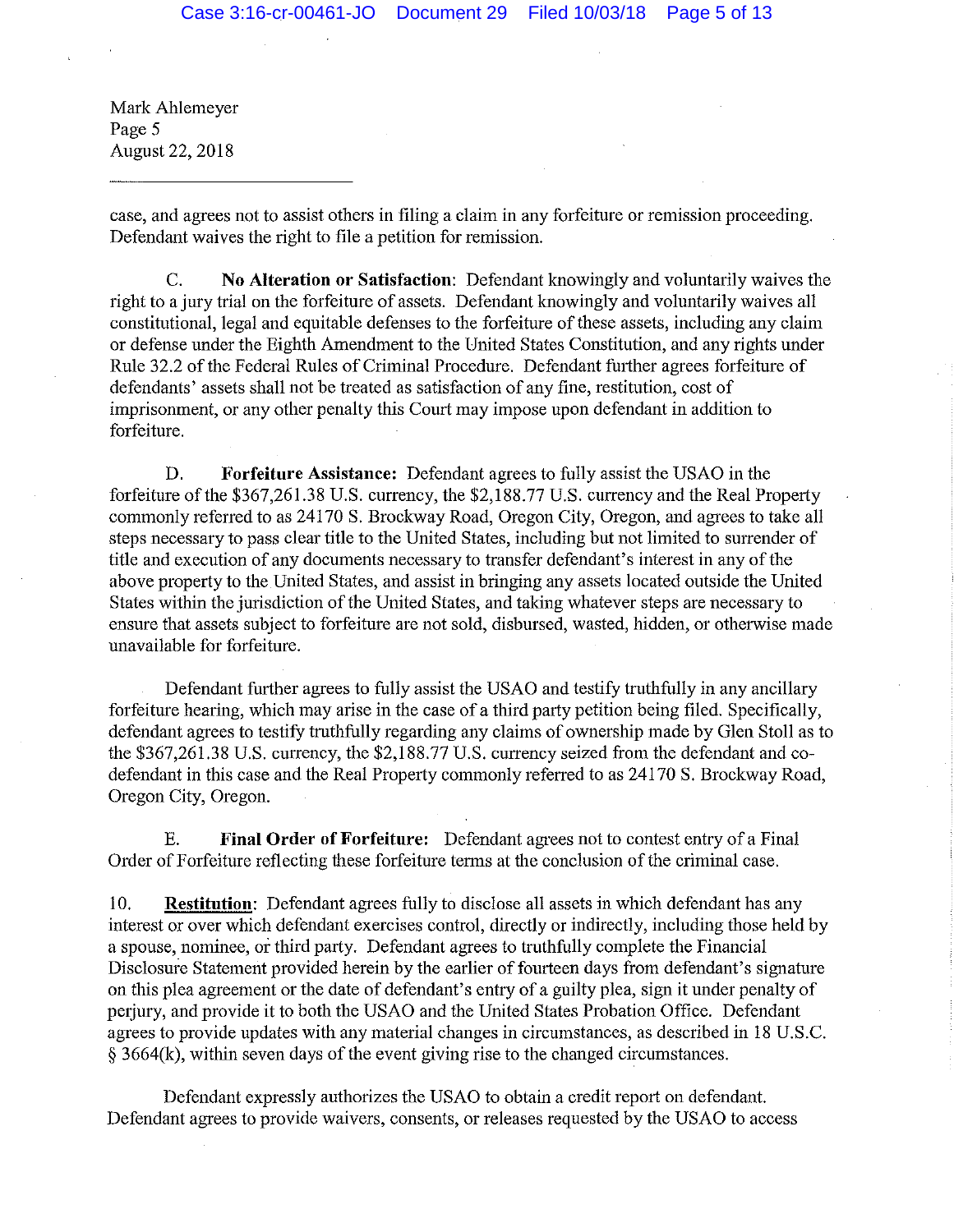Mark Ahlemeyer Page 6 August 22, 2018

records to verify the financial information. Defendant also authorizes the USAO to inspect and copy all financial documents and information held by the U.S. Probation Office.

The parties agree that defendant's failure to timely and accurately complete and sign the Financial Disclosure Statement, and any update thereto, may, in addition to any other penalty or remedy, constitute defendant's failure to accept responsibility under USSG § 3El .1.

Defendant agrees to submit to examination under oath and/or a polygraph examination by an examiner selected by the USAO, on the issue of defendant's financial disclosures and assets.

### **Transfer of Assets**

Defendant agrees to notify the Financial Litigation Unit of the USAO before defendant transfers any interest in property with a value exceeding \$1000 owned directly or indirectly, individually or jointly, by defendant, including any interest held or owned under any name, including trusts, partnerships, and corporations.

#### **Restitution**

The Court shall order restitution to each victim in the full amount of each victim's losses as determined by the Court.

Defendant understands and agrees that the total amount of any monetary judgment that the Court orders defendant to pay will be due and payable immediately. Defendant further understands and agrees that pursuant to 18 U.S.C. § 3614, defendant may be resentenced to any sentence which might have originally been imposed if the court determines that defendant has knowingly and willfully refused to pay a fine or restitution as ordered or has failed to make sufficient bona fide efforts to pay a fine or restitution. Additionally, defendant understands and agrees that the government may enforce collection of any fine or restitution imposed in this case pursuant to 18 U.S.C. §§ 3572, 3613, and 3664(m), notwithstanding any initial or subsequently modified payment schedule set by the court. Defendant understands that any monetary debt defendant owes related to this matter may be included in the Treasury Offset Program to potentially offset defendant's federal retirement benefits, tax refunds, and other federal benefits.

Pursuant to 18 U.S.C.  $\S 3612(b)(1)(F)$ , defendant understands and agrees that until a fine or restitution order is paid in full, defendant must notify the USAO of any change in the mailing address or residence address within 30 days of the change. Further, pursuant to 18 U.S.C. § 3664(k), defendant shall notify the Court and the USAO within seven days of any material change in defendant's economic circumstances that might affect defendant's ability to pay restitution, including, but not limited to, new or changed employment, increases in income, inheritances, monetary gifts, or any other acquisition of assets or money.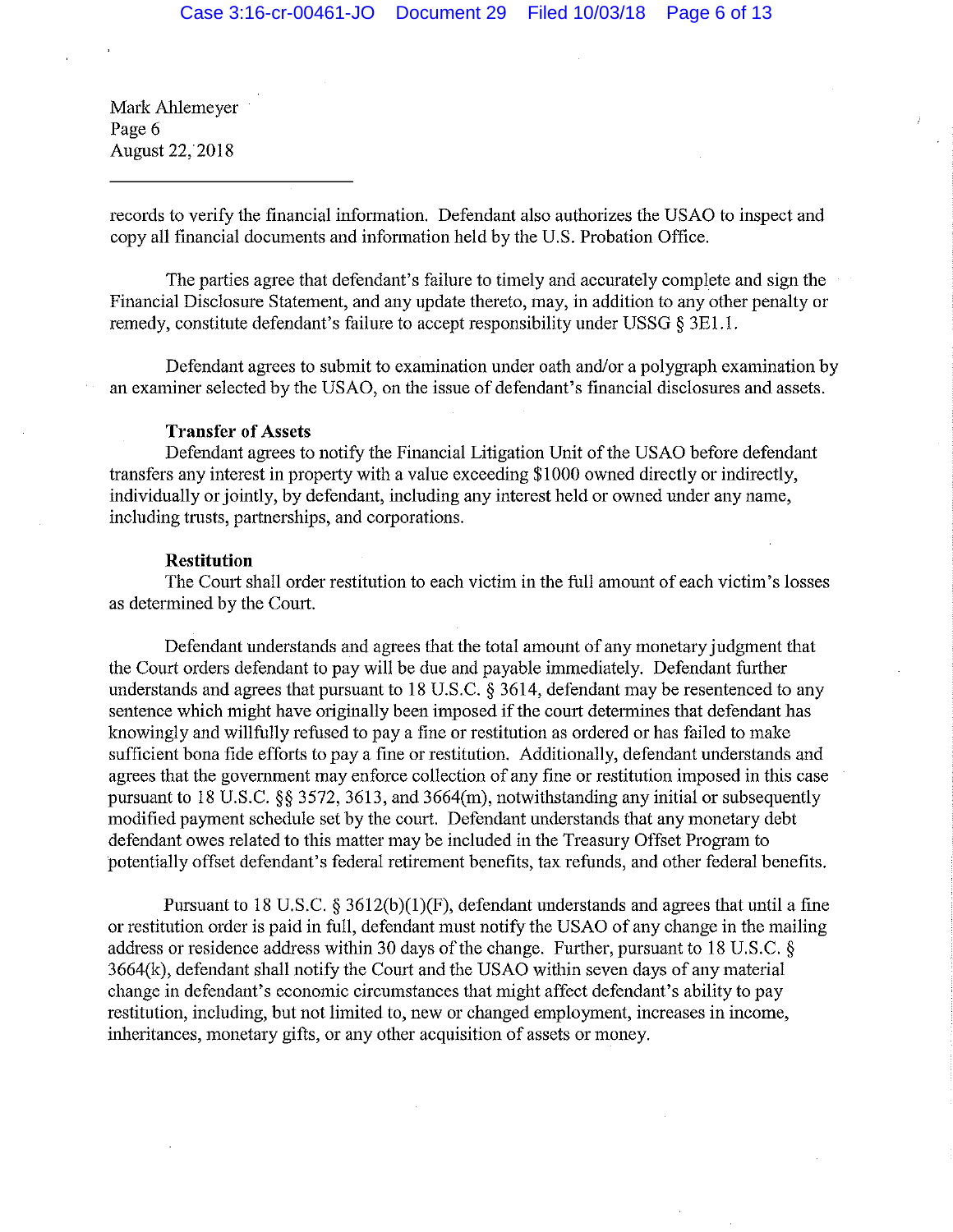Mark Ahlemeyer Page 7 August 22, 2018

### **a. Indictment in** case **16-CR-146**

Pursuant to 18 U.S.C. § 3663, defendant agrees to pay the Internal Revenue Service (IRS) restitution in the amount of \$1,416,992.00, which is the restitution amount for Count 1 in USDC Case No. 3:16-CR-00146-SI, United States v. Karl R. Brady and Laurie G. Brady.

In fulfilling the obligation of restitution, defendant further agrees as follows: Following the entry of guilty pleas pursuant to the plea agreement entered in these related cases, USDC Case No. 3: 16-CR-00461-SI, and 3:16-CR-00146-SI, United States v. Karl R. Brady and Laurie G. Brady, and upon entry of a Final Order of Forfeiture, the United States shall sell the parcel of land known as 24170 S. Brockway Road, Oregon City, Oregon, and more particularly described as:

> Part of Section 2, Township 4 South, Range 2 East, of the Willamette Meridian, in the County of Clackamas and State of Oregon, described as follows:

BEGINNING at a point South 0 degree 19' 50" West 1306.14 feet from the Northeast corner of the Northwest one-quarter of the Northwest onequarter of said Section 2, said point of beginning also being marked by an iron rod; thence South 89 degrees 00' 10" East 1976.40 feet to a pipe; thence North 0 degree  $22'$  East 667.89 feet to a 5/8 inch x 30 inch iron rod; thence North 89 degrees OO'lO"West 1976.80 feet to a point, North 0 degree 19' 50" East from the point of beginning; thence South 0 degree 19' 50" West  $667.89$  feet to the point of beginning (Tax ID: 01022547)

Pursuant to the preliminary approval of restoration from the U.S. Department of Justice, Money Laundering and Asset Recovery Section, dated June 14, 2018, the parties anticipate the proceeds of the sale of the Brockaway real property will be applied to the restitution obligations of Karl and Laurie Brady in cases 16-cr-146 and 16-cr-461.

Upon sale of the real property, proceeds of the sale of the property will be dispersed in the following order: First, to pay the costs of the maintenance and sale of the property; then to pay all debts and liens against the property. Finally, the remaining proceeds from the sale of the property will be paid towards the outstanding debt owed on the restitution order, up to **\$1,416,992.00.** 

Defendant agrees that the total amount of restitution reflected in this agreement results from defendant's unlawful conduct. Defendant agrees to pay restitution according to the payment schedule ordered by the court in any restitution order entered pursuant to this plea agreement.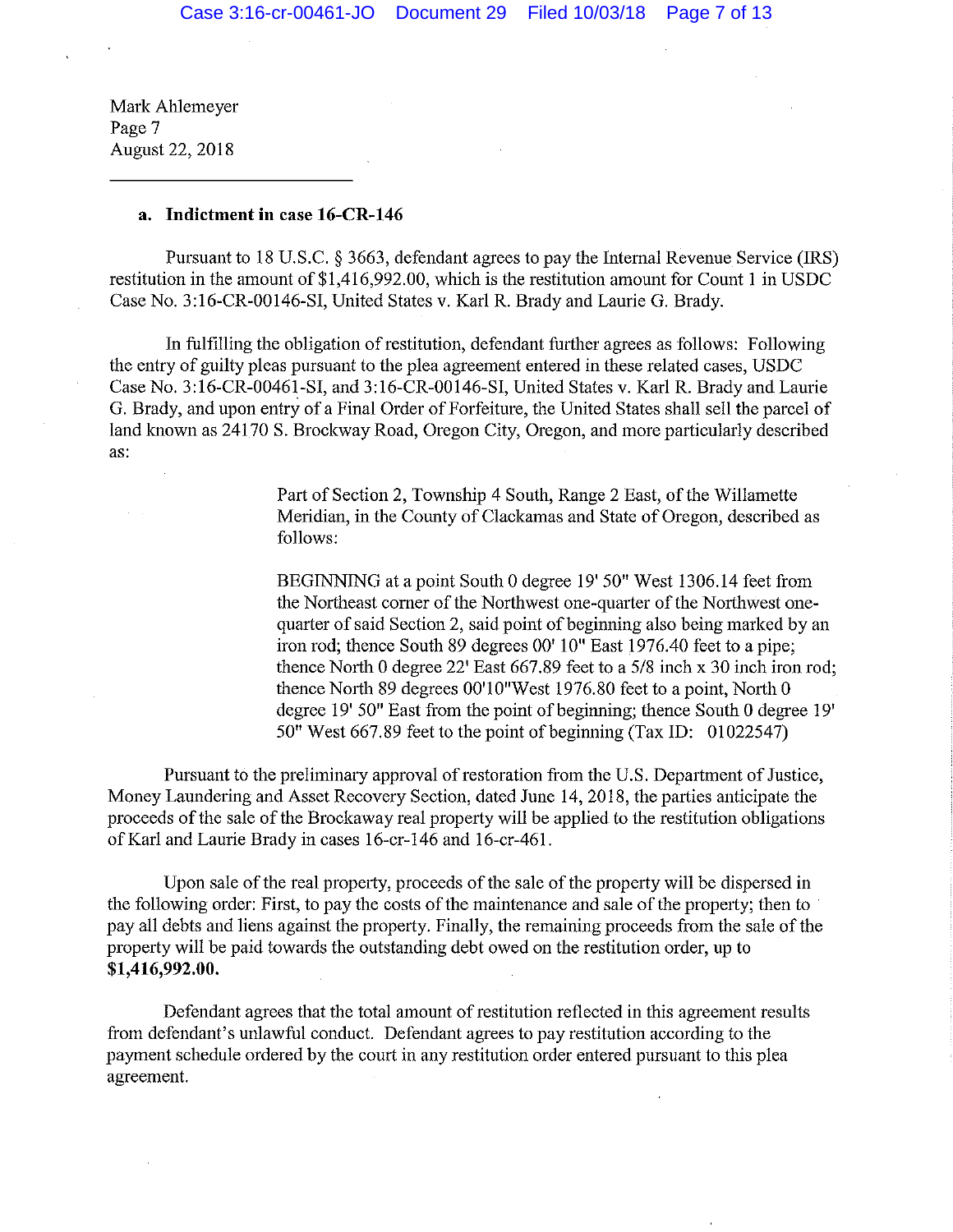Mark Ahlemeyer Page 8 August 22, 2018

The parties understand that defendant will receive proper credit for the payments made pursuant to this agreement. Except as set forth in the previous sentence, nothing in this agreement shall limit the IRS in its lawful examination, determination, assessment, or collection of any taxes, penalties or interest due from defendant for the time periods covered by this agreement or any other time period. Defendant further agrees:

a. to meet with the IRS to determine his legal obligation to file tax returns and pay taxes and to sign any IRS forms deemed necessary by the IRS to enable the IRS to make an immediate assessment of that portion of the tax and interest that he agrees to pay as restitution, including IRS Form 8821, "Tax Information Authorization;"

b. to not file any claim for refund of taxes or interest represented by any amount of restitution paid pursuant to this agreement;

c. that this agreement, or any judgment, order, release, or satisfaction issued in connection with this agreement, will not satisfy, settle, or compromise the defendant's obligation to pay the balance of any remaining civil liabilities, including tax, additional tax, additions to tax, interest, and penalties, owed to the IRS for the time periods covered by this agreement or any other time period;

d. that, unless the Director of the Administrative Office of the United States Courts directs defendant otherwise, all payments made pursuant to the Court's restitution order are to be sent only to the Clerk of the Court at the following address: United States District Court, District of Oregon, 1000 SW Third Avenue, Suite 740, Portland, Oregon, 97204;

e. to provide with each payment to the Clerk of the Court made pursuant to the District Court's restitution order:

(1) his name and Social Security number;

- (2) the District Court docket number assigned to this case;
- (3) the periods for which restitution has been ordered;
- (4) and a statement that the payment is being submitted pursuant to the District Court's restitution order;

f. to include a request that the Clerk of the Court send the information, along with defendant's payments, to the appropriate IRS office.

to send a notice of any payments made pursuant to this agreement, including the information listed in the previous paragraph, to the IRS at the following address: IRS - RACS Attn.: Mail Stop 6261, Restitution, 333 W. Pershing Ave, Kansas City, MO 64108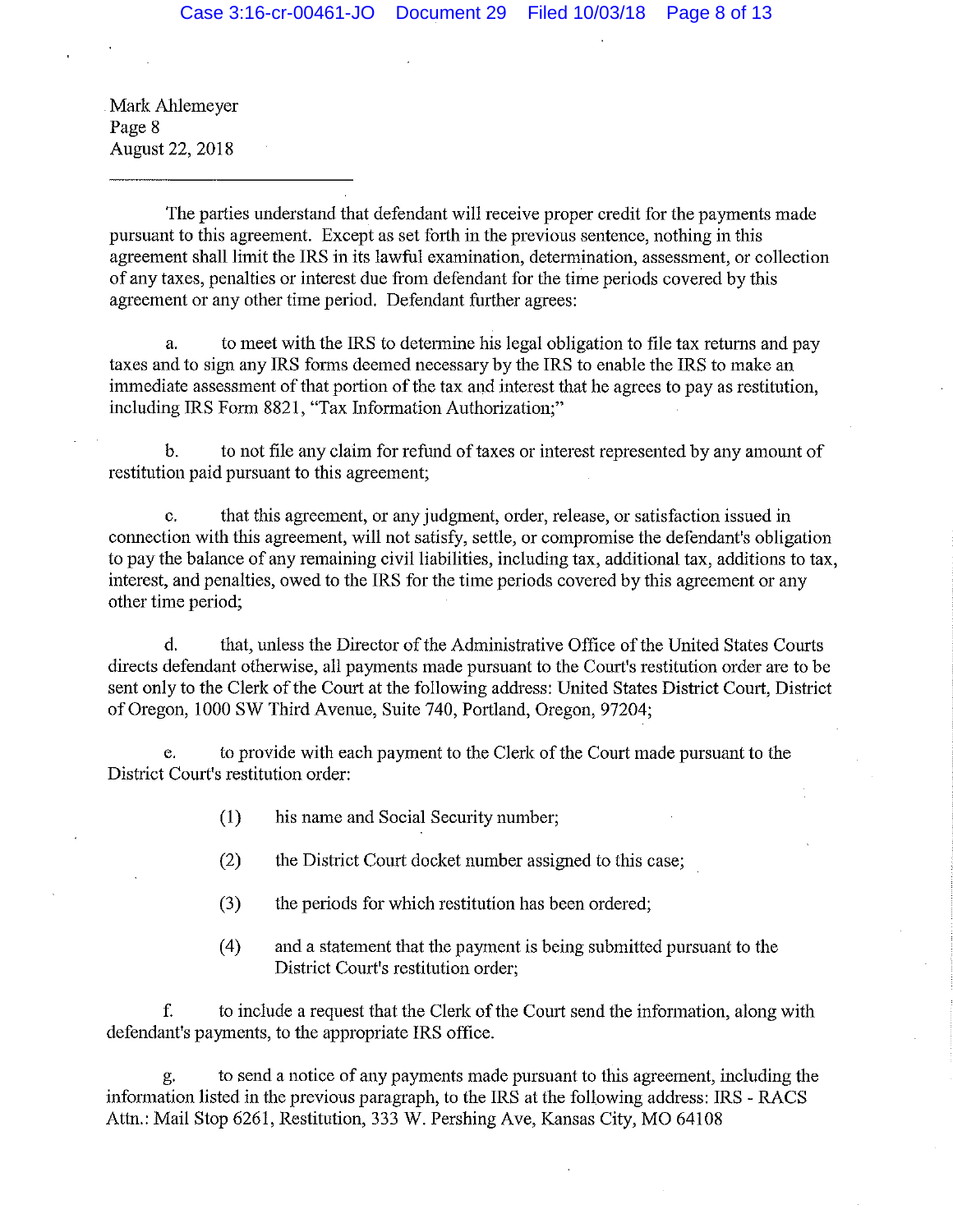Mark Ahlemeyer Page 9 August 22, 2018

h. that defendant is not entitled to credit with the IRS for any payment sent to an incorrect address or accompanied by incomplete or inaccurate information, unless and until any payment is actually received by the IRS and identified by it as pertaining to his particular liability.

#### **b. Information in case 16-CR-461**

Pursuant to 18 U.S.C. § 3663A, defendant agrees to restitution in the amount of **\$121, 785.25.** Defendant agrees that the total amount of restitution reflected in this agreement results from defendant's unlawful conduct. Defendant agrees to pay restitution according to the payment schedule ordered by the court in any restitution order entered pursuant to this plea agreement.

### VICTIM ENTITIES:

- **(1)** Caliber Home Loans, Inc. PO Box24330 Oklahoma City, OK 73124-0330 Ref: Loan Number 9804102433, Karl Brady Total Loss Amount: \$73, 701.48
- (2) Ditech Financial 345 St. Peters Street Saint Paul, MN 55102 Ref: Ditech (flea Green Tree Servicing) Acct. #68050913 Total Loss Amount: \$48,083.77

#### **c. Both Cases**

Defendant understands and agrees that the total amount of any monetary judgment that the court orders defendant to pay will be due and payable immediately. Defendant further understands and agrees that pursuant to 18 U.S.C.  $\S$  3614, defendant may be resentenced to any sentence which might have originally been imposed if the Court determines that defendant has knowingly and willfully refused to pay a fine or restitution as ordered or has failed to make sufficient bona fide efforts to pay a fine or restitution. Additionally, defendant understands and agrees that the government may enforce collection of any fine or restitution imposed in this case pursuant to 18 U.S.C. §§ 3572, 3613 and 3664(m), notwithstanding any initial or subsequently modified payment schedule set by the court. Defendant understands that any monetary debt defendant owes related to this matter may be included in the Treasury Offset Program (TOP) to potentially offset defendant's federal retirement benefits, tax refunds, and other federal benefits.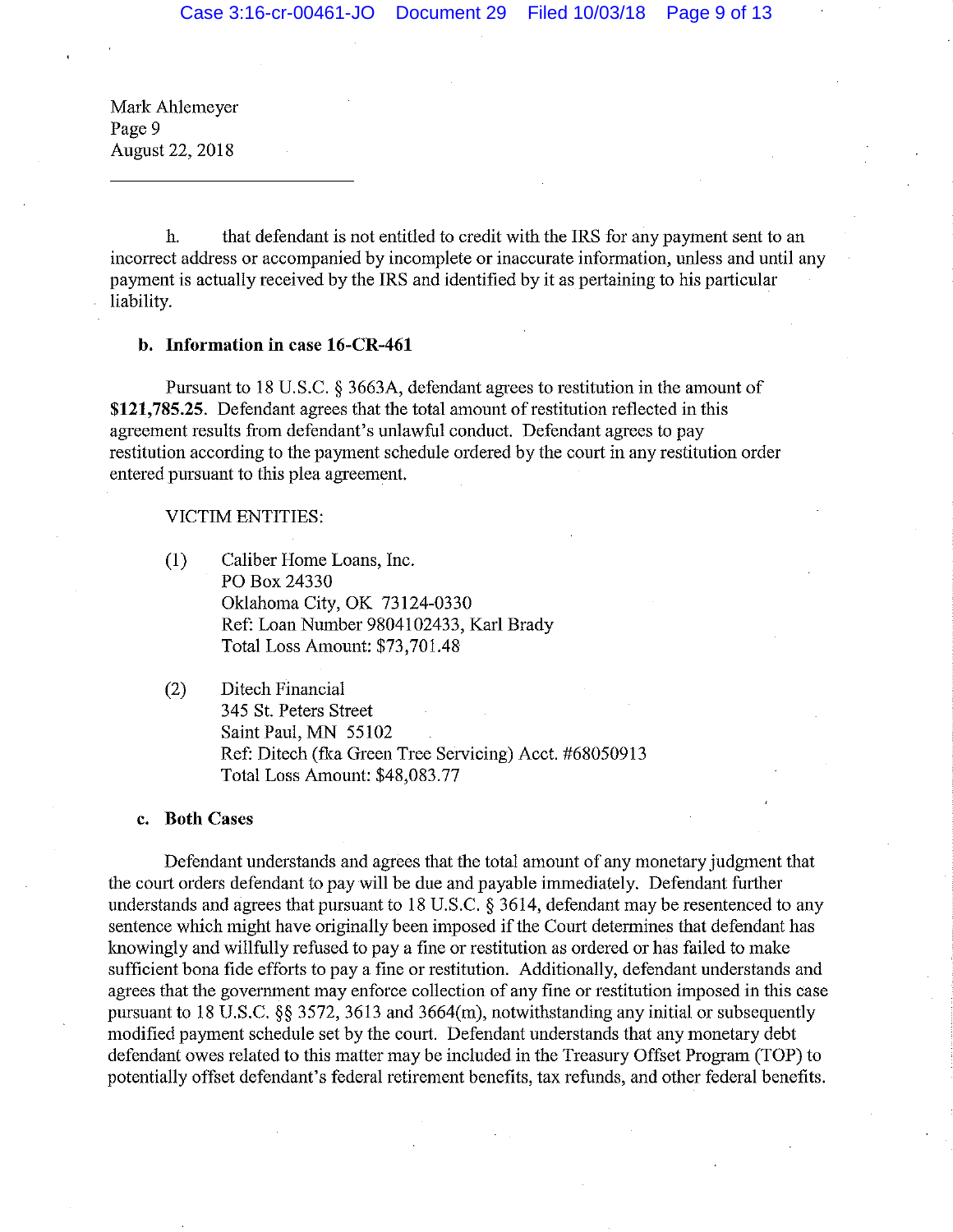Mark Ahlemeyer Page 10 August 22, 2018

Pursuant to 18 U.S.C.  $\S$  3612(b)(F) defendant understands and agrees that until a fine or restitution order is paid in full, defendant must notify the USAO of any change in the mailing address or residence address within 30 days of the change. Further, pursuant to 18 U.S.C. § 3664(k), defendant shall notify the court and the USAO within seven days of any material change in defendant's economic circumstances that might affect defendant's ability to pay restitution, including, but not limited to, new or changed employment, increases in income, inheritances, monetary gifts, or any other acquisition of assets or money.

11. **Tax Compliance:** Defendant agrees to a special condition of probation or supervised release, requiring him to file tax returns, as required, and to pay all taxes due and owing.

12. **Acceptance of Responsibility:** Defendant must demonstrate to the Court that defendant fully admits and accepts responsibility under U.S.S.G. § 3El.l for defendant's unlawful conduct in both cases. If defendant does so, the USAO will recommend a three-level reduction in defendant's offense level (two levels if defendant's offense level is less than 16) in both cases. The USAO reserves the right to change this recommendation if defendant, between plea and sentencing, commits any criminal offense, obstructs or attempts to obstruct justice as explained in U.S.S.G. § 3Cl. I, or acts inconsistently with acceptance of responsibility as explained in U.S.S.G. § 3El.l.

13. **Low End Range:** The USAO will recommend no more than the low end of the applicable guideline range in both cases as long as defendant demonstrates an acceptance of responsibility as explained above.

14. **Departures, Adjustments, or Variances:** The USAO agrees not to seek any upward departures, adjustments, or variances to the advisory sentencing guidelines range, or to seek a sentence in excess of that range, except as specified in this agreement. Defendant agrees not to seek any downward departures, adjustments, or variances to the advisory sentencing guideline range under the sentencing guidelines provisions, except as specified in this agreement. Defendant reserves the right to argue for any sentence defendant feels appropriate under the factors set forth in 18 U.S.C. § 3553, and the USAO reserves the right to oppose any sentence defendant argues for under 18 U.S.C. § 3553. Defendant further agrees that defendant will provide the govermnent with notice of: (I) the factual basis for any such sentence; (2) any evidence defendant intends to introduce or rely upon at the sentencing hearing; and (3) any witnesses, including expert witnesses, defendant intends to call or rely upon at the sentencing hearing. Such notice must be provided to the government no later than the Wednesday prior to the week during which the sentencing hearing is scheduled. Defendant agrees that if defendant fails to comply with this notice requirement, defendant will not oppose a government motion for a postponement of the sentencing hearing.

15. **Waivers and Releases:** Upon filing of this plea agreement, defendant agrees to provide to the United States Attorney's Office signed privacy waivers, consents, and releases allowing the United States Attorney's Office access to any and all records to include but not limited to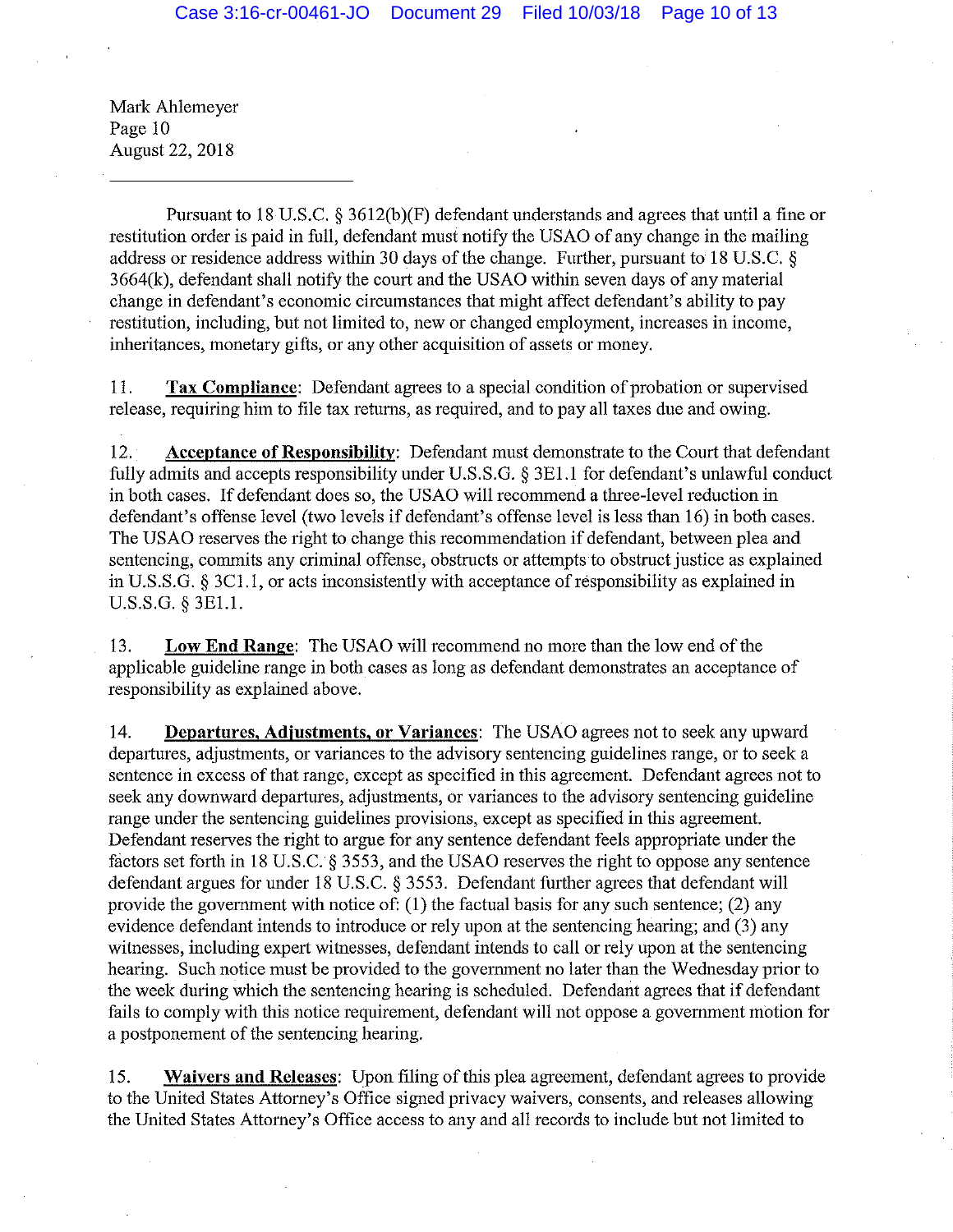Mark Ahlemeyer Page 11 August 22, 2018

income tax returns and tax records, bank accounts, credit cards, insurance, and all investment or retirement accounts.

16. **Probation and Pretrial Services Information:** By this agreement, defendant authorizes the United States Attorney's Office to inspect and copy all financial documents and information provided by the defendant to the United States Probation Office, and United States Pretrial Services, including any financial affidavit or financial statement completed by defendant.

17. **Life of Agreement:** Defendant understands and agrees that the financial reporting obligation agreed to herein will be in effect through any period of probation or supervised release, and shall continue until such time as any fine or restitution ordered by the Court is paid in full.

18. **No Limitation on Collections:** Defendant agrees that if the Court imposes a schedule of payments, defendant understands that the schedule of payments is merely a minimum schedule of payments and not the only method, nor a limitation on the methods, available to the United States to enforce the judgment.

19. **Waiver of Appeal/Post-Conviction Relief:** So long as the Court does not sentence defendant to a term of incarceration that exceeds the statutory maximum, defendant agrees to waive all rights defendant would otherwise have to appeal defendant's convictions or sentence on any ground whatsoever. Defendant also agrees not to file a habeas petition under 28 U.S.C. § 2255, or any other similar post conviction petition or motion, on any ground, except for ineffective assistance of counsel or retroactive amendments to the Guidelines. Should defendant seek an appeal, despite this waiver, the USAO may take any position on any issue on appeal.

20. **Court Not Bound:** The Court is not bound by the recommendations of the parties or of the presentence report (PSR) writer. Because this agreement is made under Rule  $11(c)(1)(B)$  of the Federal Rules of Criminal Procedme, defendant may not withdraw any guilty plea or rescind this plea agreement if the Court does not follow the agreements or recommendations of the parties.

21. **Full Disclosure/Reservation of Rights:** The USAO will fully inform the PSR writer and the Court of the facts and law related to defendant's case. Except as set forth in this agreement, the parties reserve all other rights to make sentencing recommendations and to respond to motions and arguments by the opposition.

22. **Breach of Plea Agreement:** If defendant breaches the terms of this agreement, or commits any new criminal offenses between signing this agreement and sentencing, the USAO is relieved of its obligations under this agreement, but defendant may not withdraw any guilty plea.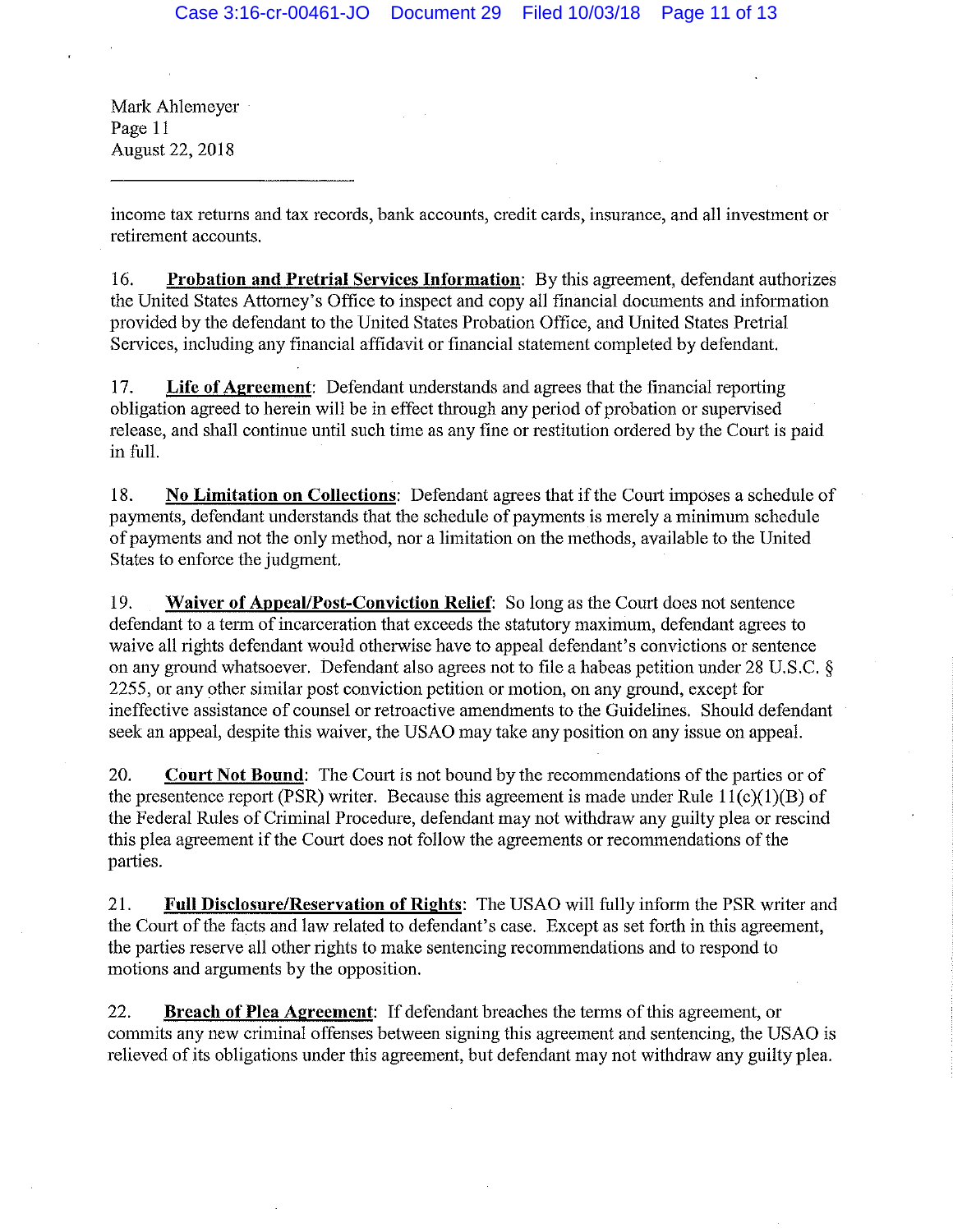Mark Ahlemeyer Page 12 August 22, 2018

23. **Memorialization of Agreement:** No promises, agreements or conditions other than those set forth in this agreement will be effective unless memorialized in writing and signed by all parties listed below or confirmed on the record before the Court. If defendant accepts this offer, please sign and attach the original of this letter to the Petition to Enter Plea.

Sincerely,

BILLY J. WILLIAMS United States Attorney

 $\bigwedge$ !  $\left(\left| \mathcal{N}\right| \right)$ 

DONNA BRECKER MADDUX, OSB #023757 Assistant United States Attorney

1.55556611 Ontact States Automn • J . *i ./* ,,..,,,·'" *i i.!* I A.  $\mathbb{I} \times \mathbb{I} \times \mathbb{I} \times \mathbb{I} \times \mathbb{I} \times \mathbb{I} \times \mathbb{I} \times \mathbb{I} \times \mathbb{I} \times \mathbb{I} \times \mathbb{I} \times \mathbb{I} \times \mathbb{I} \times \mathbb{I} \times \mathbb{I} \times \mathbb{I} \times \mathbb{I} \times \mathbb{I} \times \mathbb{I} \times \mathbb{I} \times \mathbb{I} \times \mathbb{I} \times \mathbb{I} \times \mathbb{I} \times \mathbb{I} \times \mathbb{I} \times \mathbb{I} \times \mathbb{$ 

(~.SCOTT E. BRADFORD, dSB #062824 Assistant United States Attorney